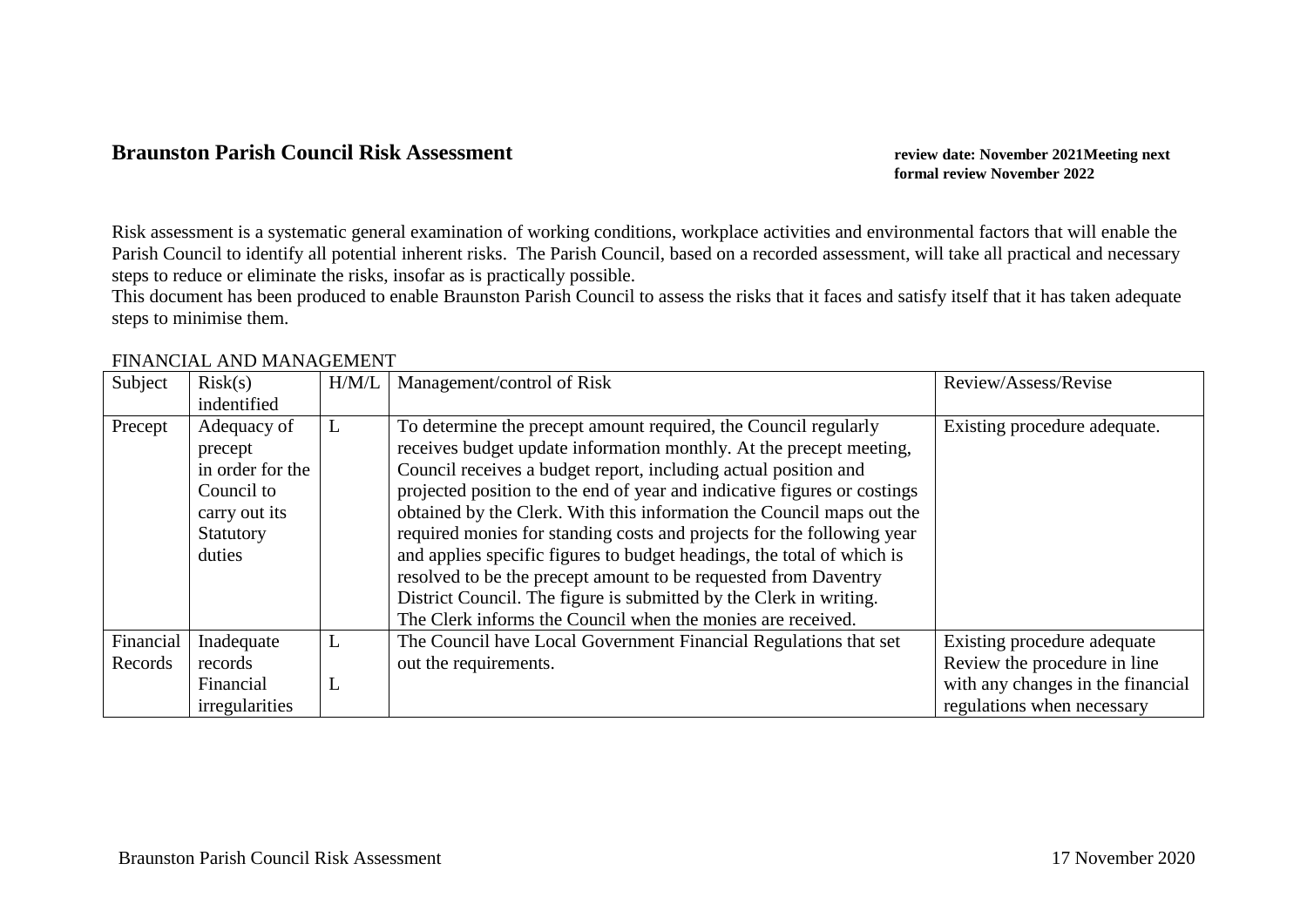| Bank and                      | Inadequate checks                                                      | L      | The Council has Financial Regulations which set out banking requirements                                                                                                                                                                                                                               | Existing procedure                                                                     |
|-------------------------------|------------------------------------------------------------------------|--------|--------------------------------------------------------------------------------------------------------------------------------------------------------------------------------------------------------------------------------------------------------------------------------------------------------|----------------------------------------------------------------------------------------|
| banking                       | <b>Banks</b> mistakes                                                  | L      | Monthly reconciliation                                                                                                                                                                                                                                                                                 | adequate<br>Existing procedure<br>adequate                                             |
| Reporting and<br>auditing     | Information<br>communication                                           | L      | Financial information is a regular agenda item (Finance Report),<br>discussed/reviewed, and approved at each meeting. A monthly report is<br>also placed on the Braunston web site                                                                                                                     | <b>Existing procedures</b><br>adequate.                                                |
| Grants                        | Receipt of grant                                                       | L      | Parish Council does not presently receive any regular grants.                                                                                                                                                                                                                                          | Procedure would be<br>formed and<br>implemented, if<br>required                        |
| Charges-rents<br>receivable   | Payment of rents                                                       | L      | The Parish Council does not collect Allotment rents as the subcommittee<br>handles these. Allotment holders have signed agreements and rent income<br>reviewed every two years.                                                                                                                        | Existing procedure<br>adequate                                                         |
| Grants and<br>support payable | Power to pay<br>Authorisation of<br>Council to pay                     | L      | All such expenditure goes through the required Council process of<br>approval, minute and listed accordingly if a payment is made using S137<br>powers of expenditure.                                                                                                                                 | Existing procedure<br>adequate.                                                        |
| Best value<br>accountability  | Work awarded<br>Incorrectly.<br>Overspend on<br>services.              | L<br>M | Normal Parish Council practice would be to seek, if possible, more than<br>one quotation for any substantial work to be undertaken. For major work,<br>competitive tenders are sought. If problems encountered with a contract<br>the Clerk would investigate the situation and report to the Council. | Existing procedure<br>adequate.<br>Include when<br>reviewing Financial<br>regulations. |
| Salaries and<br>assoc. costs  | Salary paid<br>incorrectly.<br>Unpaid Tax to<br><b>Inland Revenue.</b> | L<br>L | Salaries included in monthly accounting package, which also includes<br>PAYE payments                                                                                                                                                                                                                  | Existing procedure<br>adequate                                                         |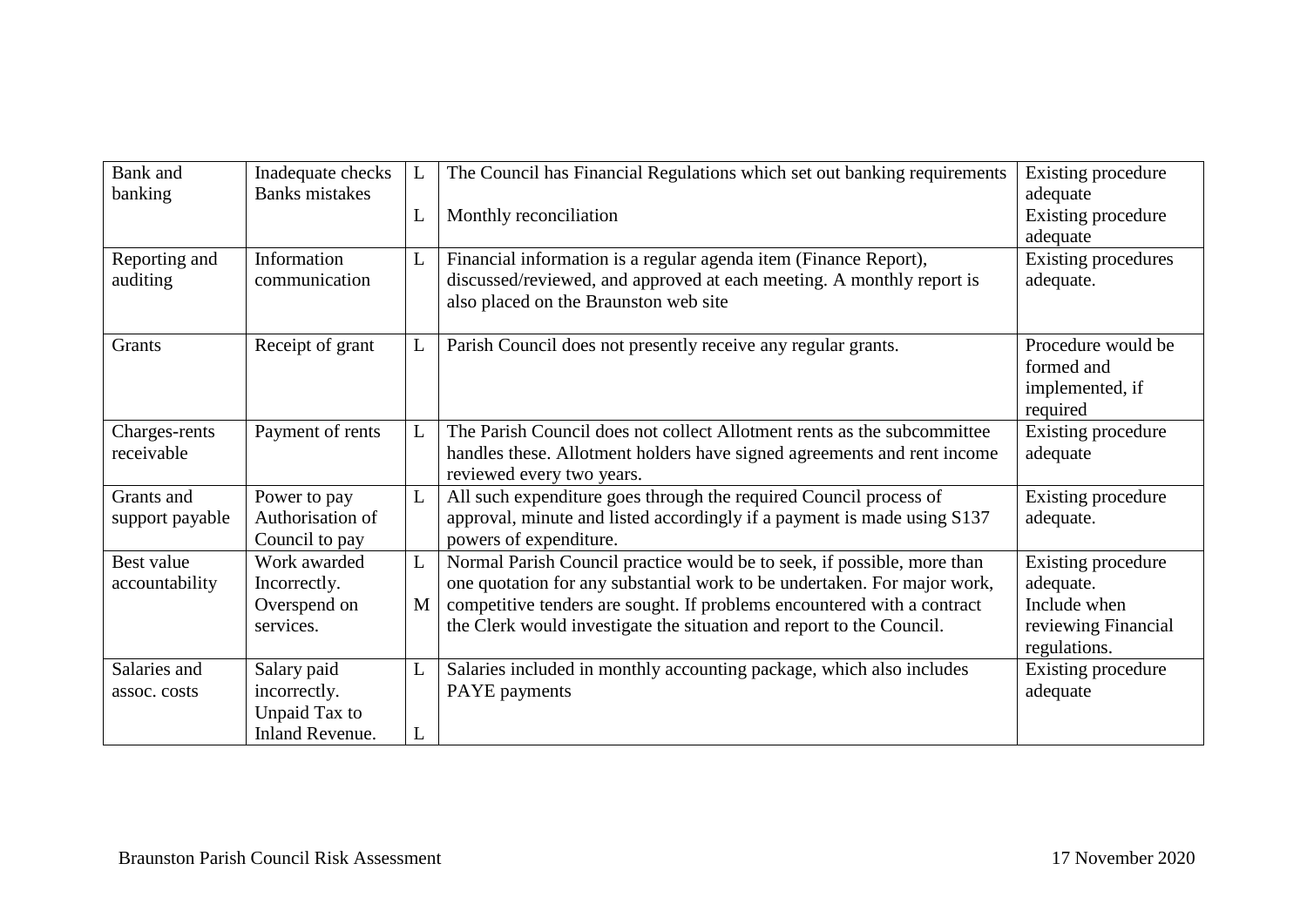| Employees            | Fraud by staff          | L | Requirements of Fidelity Guarantee insurance adhered to         | <b>Existing procedures</b> |
|----------------------|-------------------------|---|-----------------------------------------------------------------|----------------------------|
|                      |                         |   | concerning fraud.                                               | adequate.                  |
|                      | Health and safety       | L | All employees to be provided adequate direction and safety      | Monitor health and         |
|                      |                         |   | equipment needed to undertake their roles                       | safety requirements        |
|                      |                         |   |                                                                 | and insurance              |
|                      |                         |   |                                                                 | annually.                  |
| <b>VAT</b>           | Reclaiming/charging     | L | The Council has Financial Regulations which set out             | Existing procedures        |
|                      |                         |   | The requirements.                                               | adequate                   |
| <b>Annual Return</b> | Submit within time      | L | Employers Annual Return are completed and submitted online      | Existing procedures        |
|                      | limits                  |   | with the prescribed period by the Clerk.                        | adequate.                  |
|                      |                         |   | Annual Return completed and signed by the Council, submitted    |                            |
|                      |                         |   | to internal auditor for completion and signing then checked and |                            |
|                      |                         |   | sent to External Auditor within period.                         |                            |
| <b>Legal Powers</b>  | Illegal activity or     | L | All activity and payments within the powers of the Parish       | Existing procedures        |
|                      | payments                |   | Council to be resolved at full Council Meetings, including      | adequate                   |
|                      |                         |   | reference to the power used under the Finance section of agenda |                            |
|                      |                         |   | and Finance report monthly.                                     |                            |
| Minutes/agendas/     | Accuracy and legality   | L | Minutes and agenda are produced in the prescribed manor by the  | Existing procedures        |
| Notices Statutory    |                         |   | Clerk and adhere to the legal requirements.                     | adequate.                  |
| Documents            |                         |   | Minutes are approved and signed at the next Council meeting.    |                            |
|                      |                         |   | Agenda displayed according to legal requirements.               |                            |
|                      |                         |   | Business conducted at Council meetings should be managed by     |                            |
|                      | <b>Business conduct</b> | L | the Chair                                                       | Members adhere to          |
|                      |                         |   |                                                                 | Code of Conduct            |
| Members interests    | Conflict of interests   | L | Declarations of interest by members at Council meetings.        | <b>Existing procedures</b> |
|                      | Register of members     | M | Register of member's interests forms reviewed regularly.        | adequate.                  |
|                      | interests               |   |                                                                 | Members take               |
|                      |                         |   |                                                                 | responsibility to          |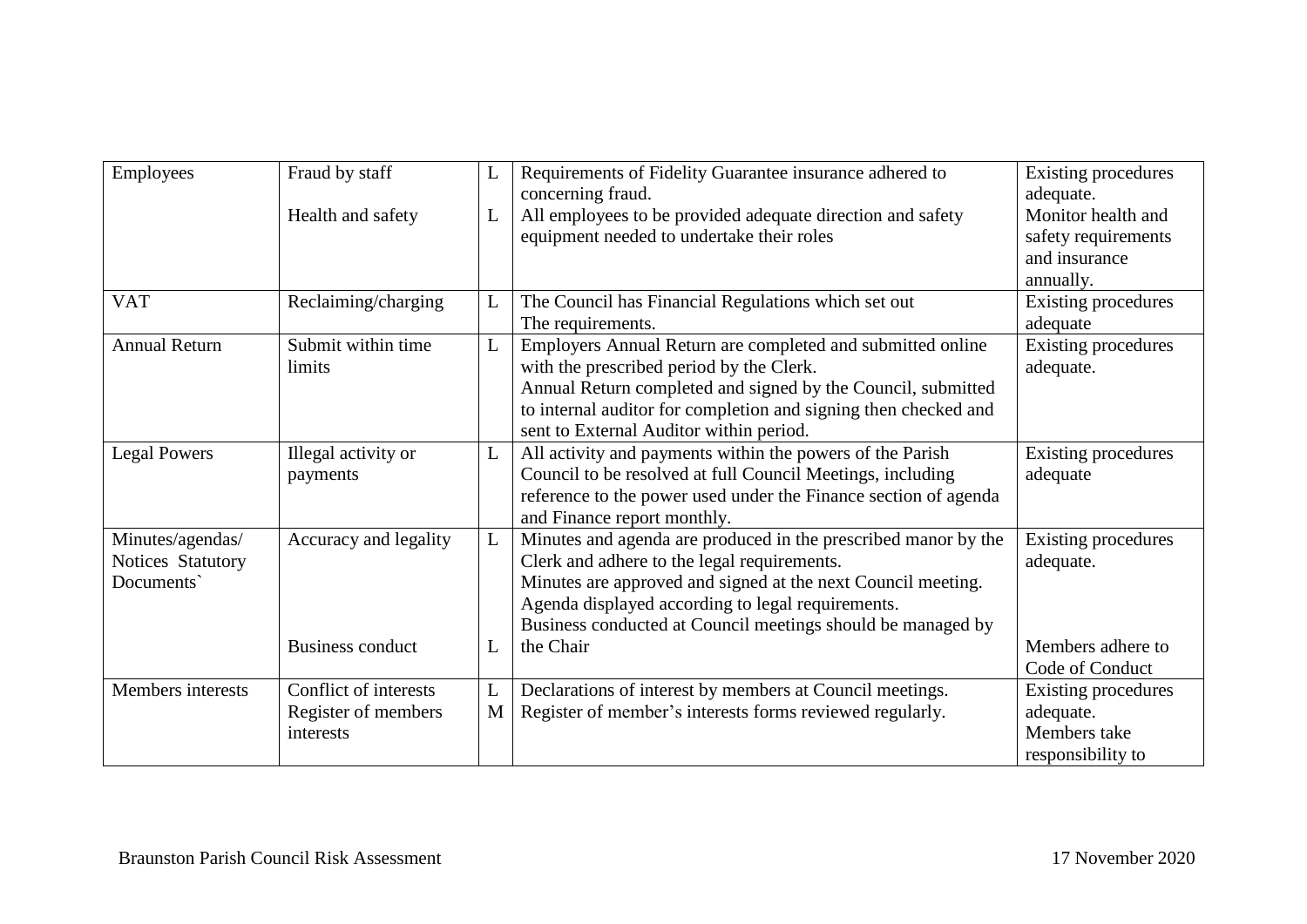|                      |                           |   |                                                                     | update register.           |
|----------------------|---------------------------|---|---------------------------------------------------------------------|----------------------------|
| Insurance            | Adequacy                  | L | An annual review is undertaken of all insurance arrangements.       | <b>Existing procedure</b>  |
|                      | Cost                      | L | Employers and Employee liabilities a necessity and within           | adequate.                  |
|                      | Compliance                | L | policies. Ensure compliance measures are in place. Fidelity         | Insurance reviewed         |
|                      | <b>Fidelity Guarantee</b> | M | checks in place.                                                    | annually.                  |
| Data protection      | Policy provision          | L | The Parish Council is registered with the Data Protection           | Ensure annual renewal      |
|                      |                           |   | Agency                                                              | of registration            |
| Freedom of           | Policy                    | L | The Council has a Model Publication scheme in place. To date        | Monitor any requests       |
| Information          | Provision                 |   | there has been no requests under FOI.                               | made under FOI             |
|                      |                           | M | The Parish Council is aware that if a substantial request came in   |                            |
|                      |                           |   | it could create a number of additional hours work. The Parish       |                            |
|                      |                           |   | Council publish on the website that they can request a fee to       |                            |
|                      |                           |   | cover the additional hours of work                                  |                            |
|                      |                           |   |                                                                     |                            |
| <b>PHYSICAL</b>      |                           |   |                                                                     |                            |
| <b>EQUIPMENT OR</b>  |                           |   |                                                                     |                            |
| <b>AREAS</b>         |                           |   |                                                                     |                            |
| Assets               | Loss or damage            | L | An annual review of assets is undertaken and recorded for           | <b>Existing procedures</b> |
|                      | Risk/damage to third      |   | insurance provision                                                 | adequate                   |
|                      | party (ies) property      | L |                                                                     |                            |
| Maintenance          | Poor performance of       | L | All assets owned by the Parish Council are regularly reviewed       | <b>Existing procedures</b> |
|                      | assets or amenities       |   | and maintained. All repairs and relevant expenditure for any        | adequate                   |
|                      |                           |   | repair is actioned/authorised in accordance with the correct        |                            |
|                      |                           |   | procedures of the Parish Council. Assets are insured except for     |                            |
|                      |                           |   | streetlights where a policy of self-insurance is undertaken, as the |                            |
|                      |                           |   | premium is prohibitive against historic costs incurred.             |                            |
| <b>Notice Boards</b> | Risk of damage            | L | The Parish Council currently has two notice board. No formal        | <b>Existing procedures</b> |
|                      |                           |   | inspection procedures are in place but any reports of damage or     | adequate                   |
|                      |                           |   | faults are reported to the Parish Council and dealt with in         |                            |